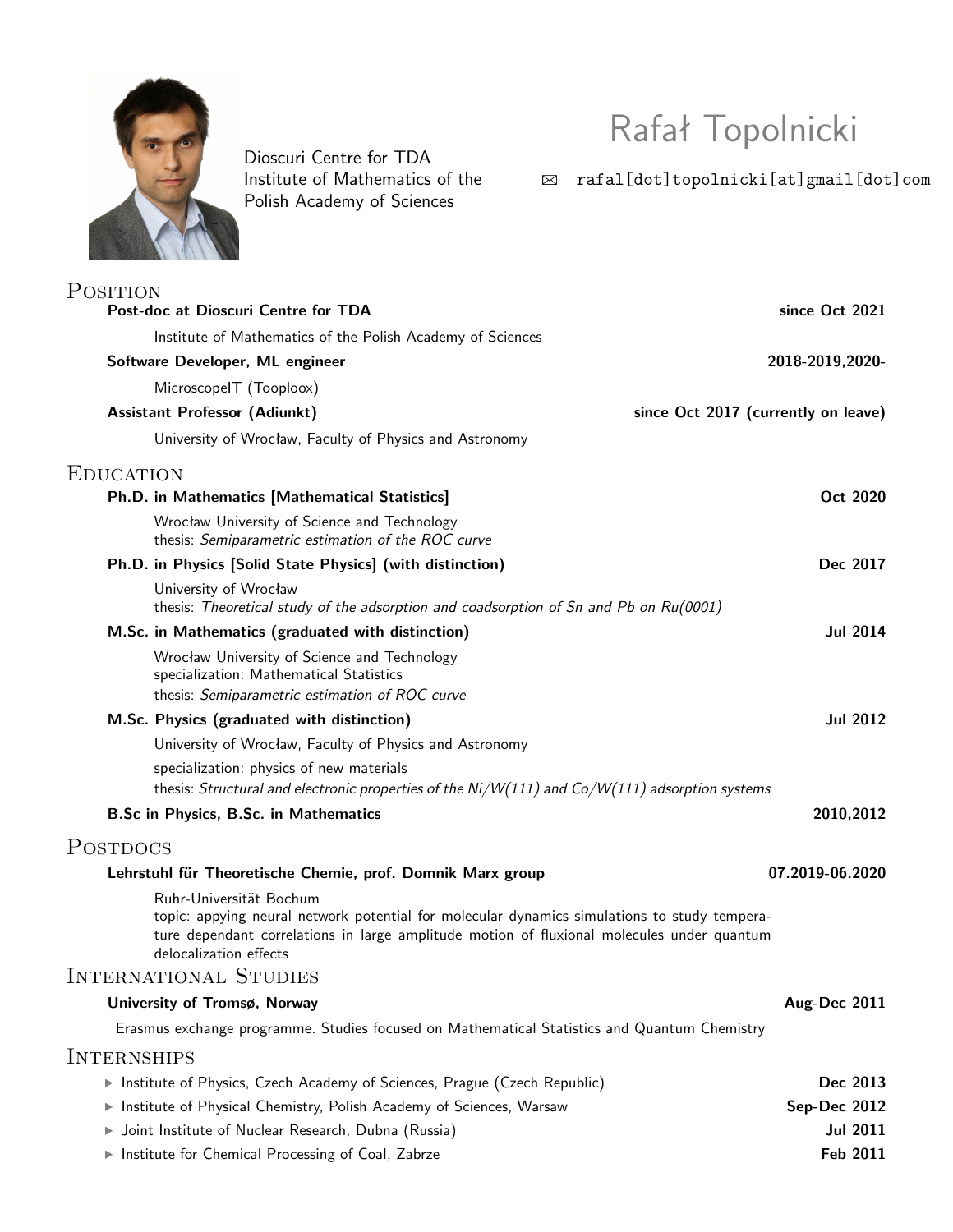## Skills

#### **Programming Languages Software** python various quantum chemical R simulation packages C++ Keras/Tensorflow bash git · Scholarship granted by Polish Minister of Science and Higher Education (twice) · Annually awarded a scholarship for best PhD students · Finalist for the French Vacuum Society *Michel Cantarel* student grants

AWARDS

**Foreign Languages**: English (C1)

## PUBLICATIONS

- · *[Combining multiscale MD simulations and machine learning methods to study electronic transport in molecular junctions](https://pubs.acs.org/doi/abs/10.1021/acs.jpcc.1c03210) [at finite temperatures](https://pubs.acs.org/doi/abs/10.1021/acs.jpcc.1c03210)*
	- J. Phys. Chem. C **125,36**, 19961-19968 (2021)
- · *[Temperature driven interchange of the effective size of proton with deuterium](https://www.sciencedirect.com/science/article/pii/S0009261421004589)* Chemical Physics Letters **778**, 138755 (2021)
- · *[Minimum distance estimation of the Lehmann ROC curve](https://www.tandfonline.com/doi/full/10.1080/02331888.2021.1960528)* Statistics **55**, 618-634 (2021)
- · *[Deciphering High-Order Structural Correlations within Fluxional Molecules from Classical and Quantum Configurational](https://pubs.acs.org/doi/10.1021/acs.jctc.0c00642) [Entropy](https://pubs.acs.org/doi/10.1021/acs.jctc.0c00642)*
	- Journal of Chemical Theory and Computation **16,11**, 6785-6794 (2020)
- · *[Estimation of the ROC curve from the Lehmann family](https://www.sciencedirect.com/science/article/abs/pii/S0167947319301677)* Computational Statistics & Data Analysis **142**, 106820 (2020)
- · *[Characterization of \(In,Pb\)/Si\(111\): Tuning normal and lateral atom distributions in mixed metal systems](https://www.sciencedirect.com/science/article/abs/pii/S0925838819342768)* Journal of Alloys and Compounds **819**, 153030 (2020)
- · *[Minimum distance estimation of the binormal ROC curve](https://link.springer.com/article/10.1007/s00362-017-0915-7)* Statistical Papers **60**, 2161-2183 (2019)
- · *[Early stages of growth of Pb, Sn and Ge on Ru\(0001\): A comparative density functional theory study](https://www.sciencedirect.com/science/article/abs/pii/S0040609018305790)* Thin Solid Films **665**, 123-130 (2018)
- · *[Estimation of the Ratio of the Geometric Process](https://www.impan.pl/en/publishing-house/journals-and-series/applicationes-mathematicae/all/44/1/92085/estimation-of-the-ratio-of-a-geometric-process)* Applicationes Mathematicae **44**, 105-121 (2017)
- · *[Tuning the conductance of benzene-based single-molecule junctions](http://www.sciencedirect.com/science/article/pii/S1566119916301811)* Org. Electron. **34**, 254-261 (2016)
- · *[On the formation of two-dimensional alloys of Sn and Pb co-adsorbed on Ru\(0001\)](http://www.sciencedirect.com/science/article/pii/S092583881630408X)* J. Alloys Compd. **672**, 317–323 (2016)
- · *[Structural and electronic properties of submonolayer-thick Sn films on Ru\(0001\)](http://www.sciencedirect.com/science/article/pii/S0169433214028918)* Appl. Surf. Sci. **329**, 376–383 (2015)
- · *[Structural properties of ultrathin Pb layers on Ru\(0 0 0 1\) revealed by LEED, AES and DFT](http://www.sciencedirect.com/science/article/pii/S0169433214010964)* Appl. Surf. Sci. **311**, 426–434 (2014)
- · *[Electronic properties of experimentally observed Pb/Ru\(0 0 0 1\) adsorbate structures: A DFT study](http://www.sciencedirect.com/science/article/pii/S0169433214002128)* Appl. Surf. Sci. **304**, 115-121 (2014)
- · *[Phase diagram for a zero-temperature Glauber dynamics under partially synchronous updates](http://journals.aps.org/pre/abstract/10.1103/PhysRevE.86.051113)* Phys. Rev. E **86**, 051113 (2012)

## Grants (as PI only)

- · NAWA Bekker Programme PPN/BEK/2018/1/00319: *Introducing neural networks to quantum-mechanical study of chemical reactions in superfluid helium environment*
- · NCN Preludium project 2016/23/N/ST3/00008: *Electronic transport properties of molecular junctions: A novel approach to include temperature effects*
- · various grants for supercomputer time